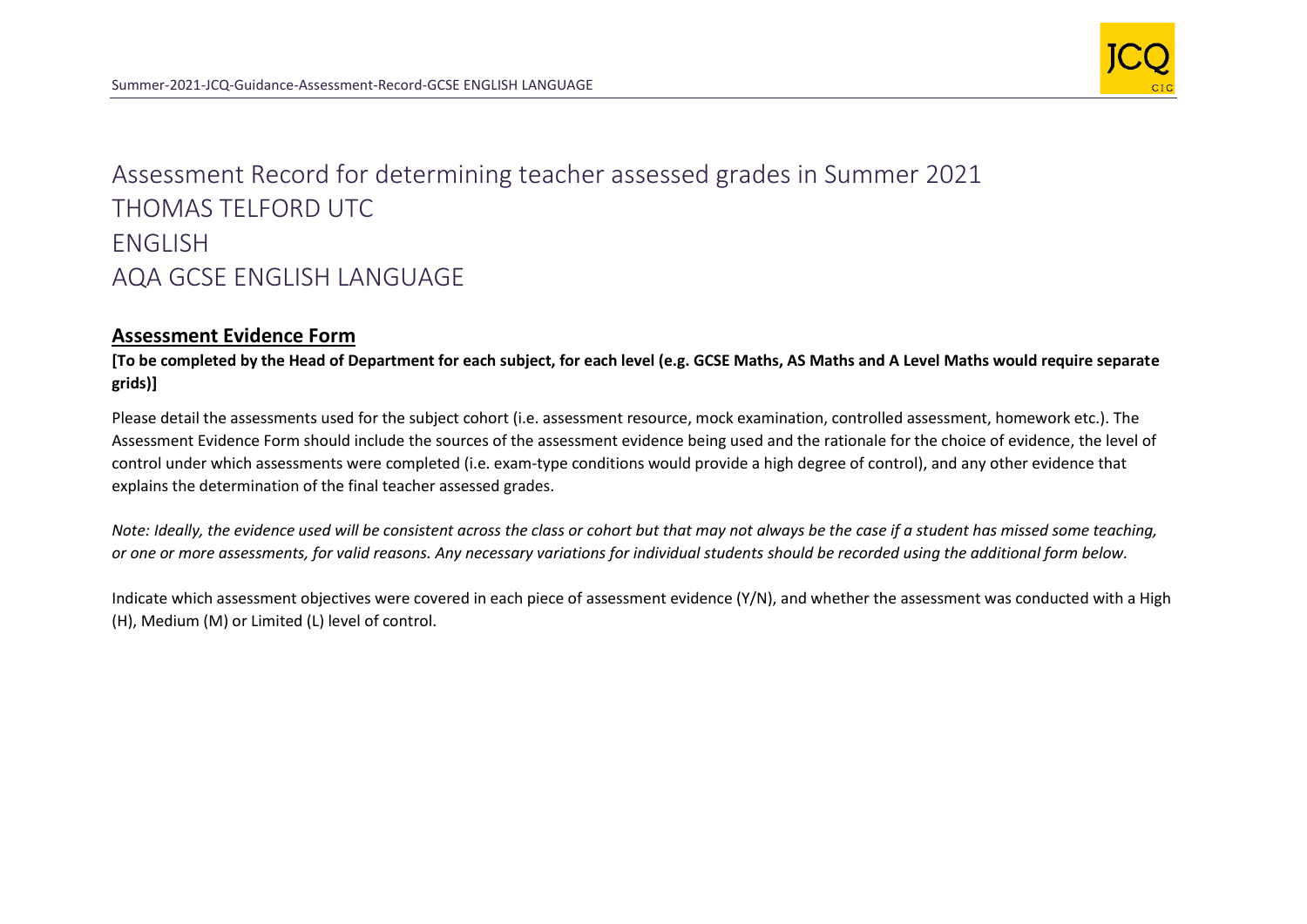

## Summer-2021-JCQ-Guidance-Assessment-Record-GCSE ENGLISH LANGUAGE

|                                                                                 | Type of<br>Assessment                                                   |     | Unit: GCSE Language |     |                 |                 | Level of Control |   |
|---------------------------------------------------------------------------------|-------------------------------------------------------------------------|-----|---------------------|-----|-----------------|-----------------|------------------|---|
|                                                                                 |                                                                         | AO1 | AO <sub>2</sub>     | AO3 | AO <sub>4</sub> | AO <sub>5</sub> | AO <sub>6</sub>  |   |
| Class work<br>book                                                              | Portfolio of work<br>completed in<br>lesson.                            | Υ   | Υ                   | Υ   | Y               | Υ               | Υ                | L |
| Assessment<br>book                                                              | Portfolio of<br>assessments<br>completed in<br>lesson.                  | Υ   | Υ                   | Y   | Y               | Y               | Y                | M |
| <b>Bromcom</b><br>data                                                          | Mark book<br>gathered from<br>each assessment<br>point.                 | Y   | Υ                   | Y   | Y               | Y               | Y                |   |
| Assessment<br>1: Mock<br>Paper $-$<br>Language<br>Paper 1,<br>December<br>2020  | Mock Paper                                                              | Υ   | Υ                   | Y   | Y               | Y               | Y                | H |
| Assessment<br>2: Mock<br>Paper $-$<br>Language<br>Paper 2,<br><b>March 2021</b> | Internal<br>assessment as<br>part of whole<br>school<br>assessment week | Y   | Y                   | Y   | Y               | Y               | Y                | M |
| Assessment<br>3:<br>Mock Exam,<br>Language<br>Paper 1<br>April 2021             | Mock Exam                                                               | Y   | Υ                   | Y   | Y               | Y               | Y                | H |